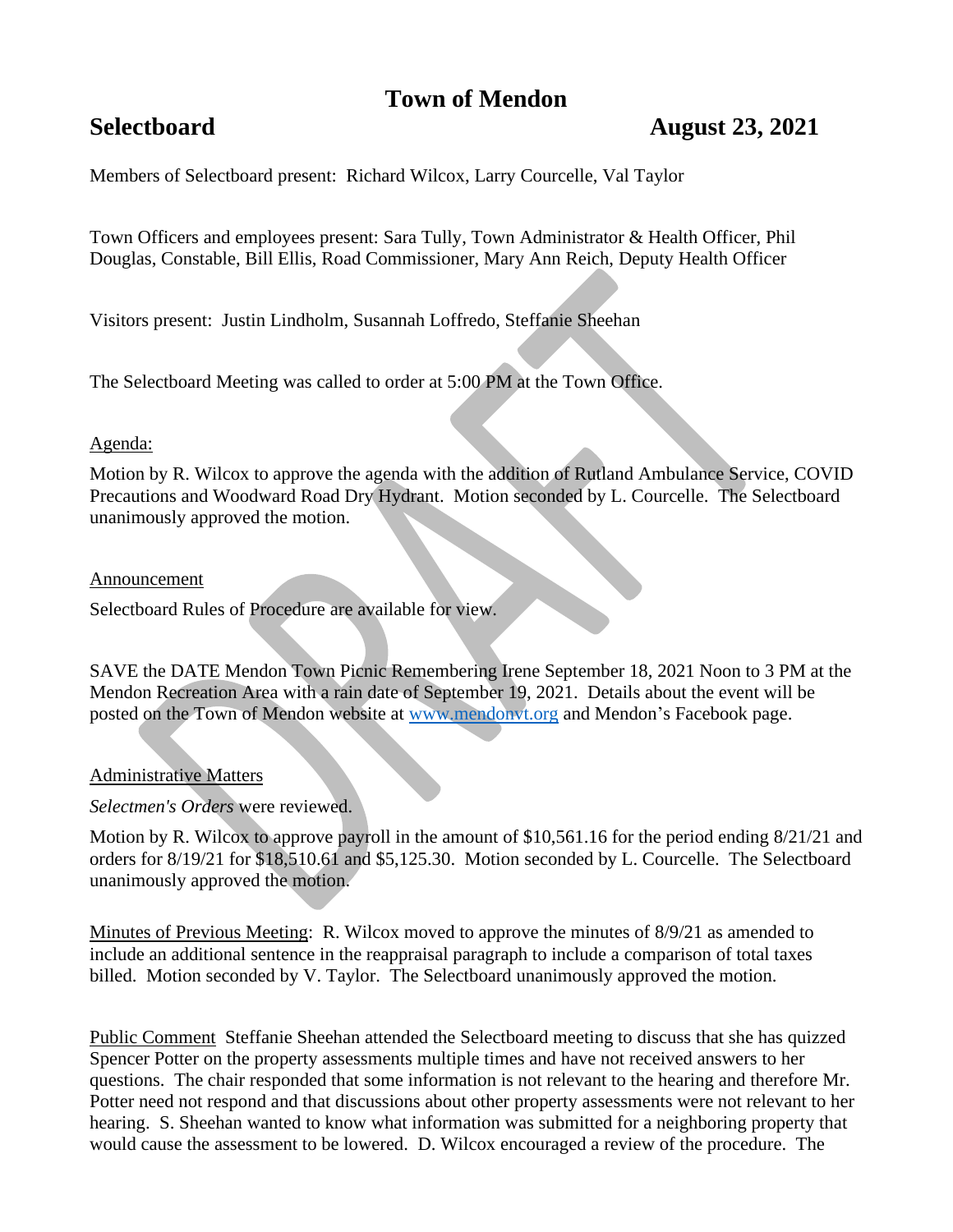BCA site visit has been conducted and Spencer Potter is no longer involved in this part of the appeal. If S. Sheehan continued to be unhappy with her assessed value after the BCA renders its decision, she can continue the appeal to the State Auditor or Court. S. Sheehan continued to question whether the town officials are required to answer her questions.

#### Business

*Rutland Ambulance Service* M. Reich is the Mendon representative on the Rutland Ambulance Service and provided an update that they are experiencing staffing shortages. Emergency response calls are unaffected, but non-emergency transports could experience significant delays.

*COVID Precautions* M. Reich is the Deputy Health Officer in Mendon and a nurse. She attended the Selectboard meeting to recommend an increase in safety precautions at the Town Office in response to the surge COVID cases in Vermont from the Delta variant. The safety precautions included all staff be vaccinated, go back to telecommuting when possible and require everyone to wear masks at the Town Office and Town Garage. M. Reich urged the Selectboard that the pandemic is not over and we must protect the staff that runs the town and our two highway employees.

*Tax Sales* N. Merrill requested the Selectboard authorize the use of legal assistance by Chris Corsones to issue three letters of payment for Delinquent Taxes in order to avoid the town sending these properties to tax sale. Motion by R. Wilcox to authorize Chris Corsones to send letters requesting payment of delinquent taxes to Travis Giese, Eloise Suker (Estate), and Nils Trahnstrom. Motion seconded by V. Taylor. The motion passed.

*Journeys End Traffic Study and Erosion Control Project* The traffic study on Journeys End was completed and a report submitted by Rutland Regional Planning Commission. The results of the study were reviewed by Selectboard*.* During the period of 7/30/21-8/6/21 the average daily volume was 85, the average speed was 28 mph, the 85<sup>th</sup> percentile speed was 28 mph, the percent driver's over the posted speed limit was 1% and 93% of the vehicles were classified as passenger with 7% classified as commercial or heavy duty. The results of the traffic study supports lowering the speed limit on Journeys End to 25 mph. S. Tully described the process of changing the Traffic Ordinance. P. Douglas and B. Ellis will review the Traffic Ordinance to determine any additional changes that need to be updated. Issue tabled until the next meeting. S. Tully reported there is no update on the Erosion Control Project at this time. Issue tabled until the next meeting.

*Sherwood Drive and Helvi Hill Erosion Control Project* S. Tully reported there is no update on the Erosion Control Project at this time. Issue tabled until the next meeting.

*Irene Recognition Committee Update* L. Courcelle provided a brief update on the Mendon Town Picnic Remembering Irene September 18, 2021 Noon to 3 PM at the Mendon Recreation Area with a rain date of September 19, 2021.